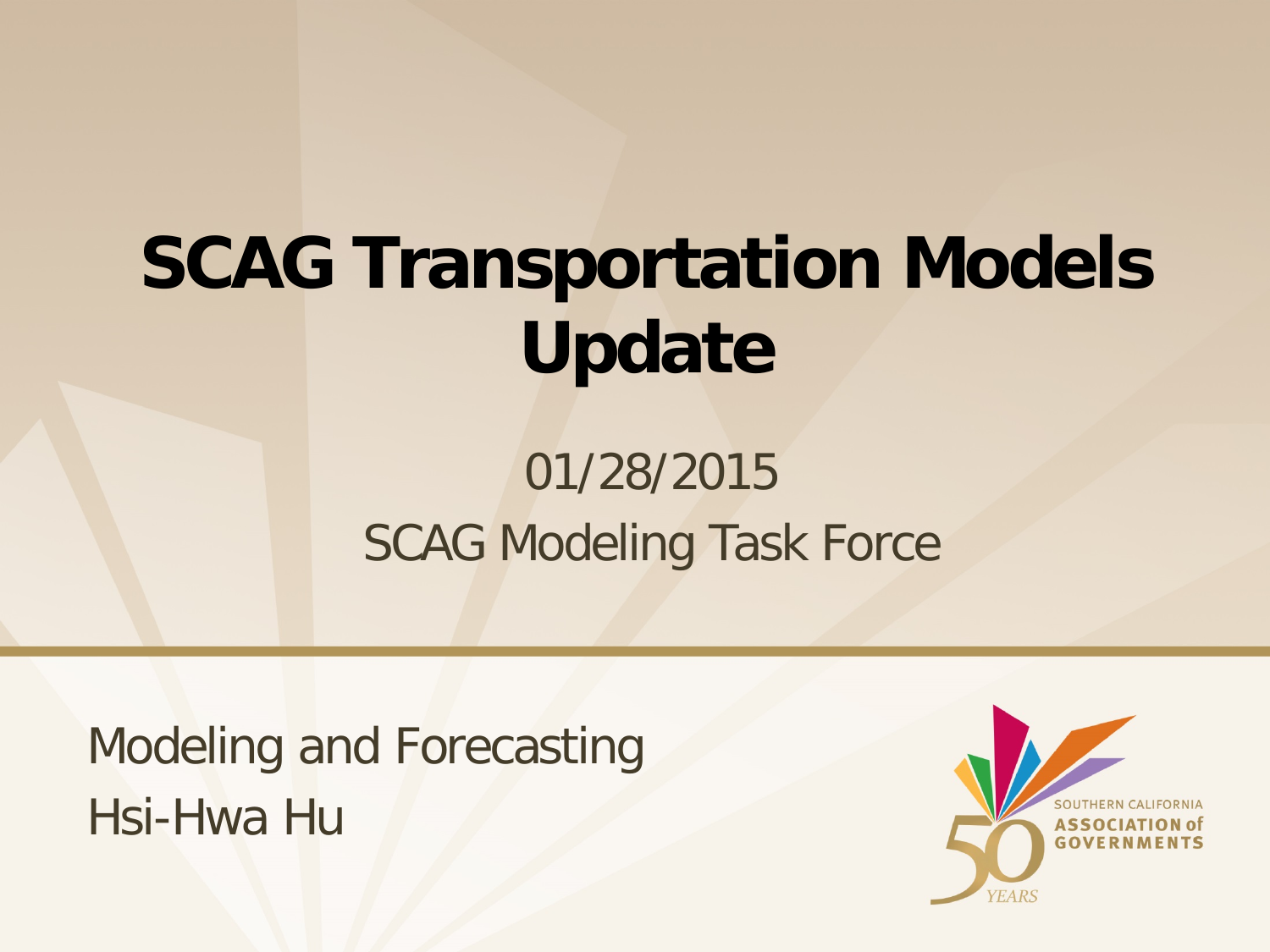### **Outline**

# **SCAG Trip-Based Model Updates SCAG Activity-Based Model Updates Software & Hardware SCAG ABM Framework**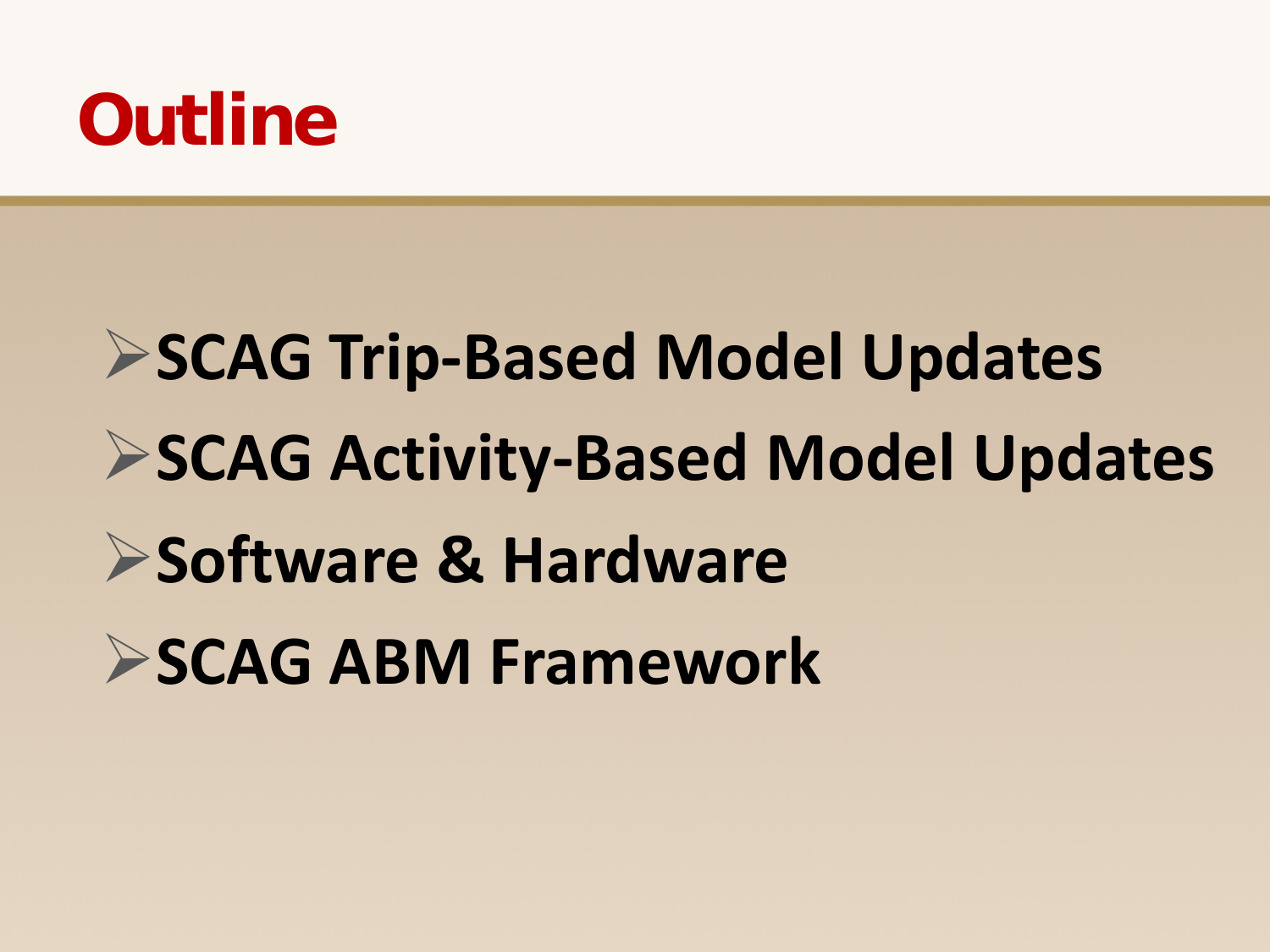#### **TBM Updates since 2012RTP/SCS**

**Updated various model modules including:** Auto ownership model  $\triangleright$ Trip production model Heavy-Duty Truck Model (particularly warehouse component) Parking cost model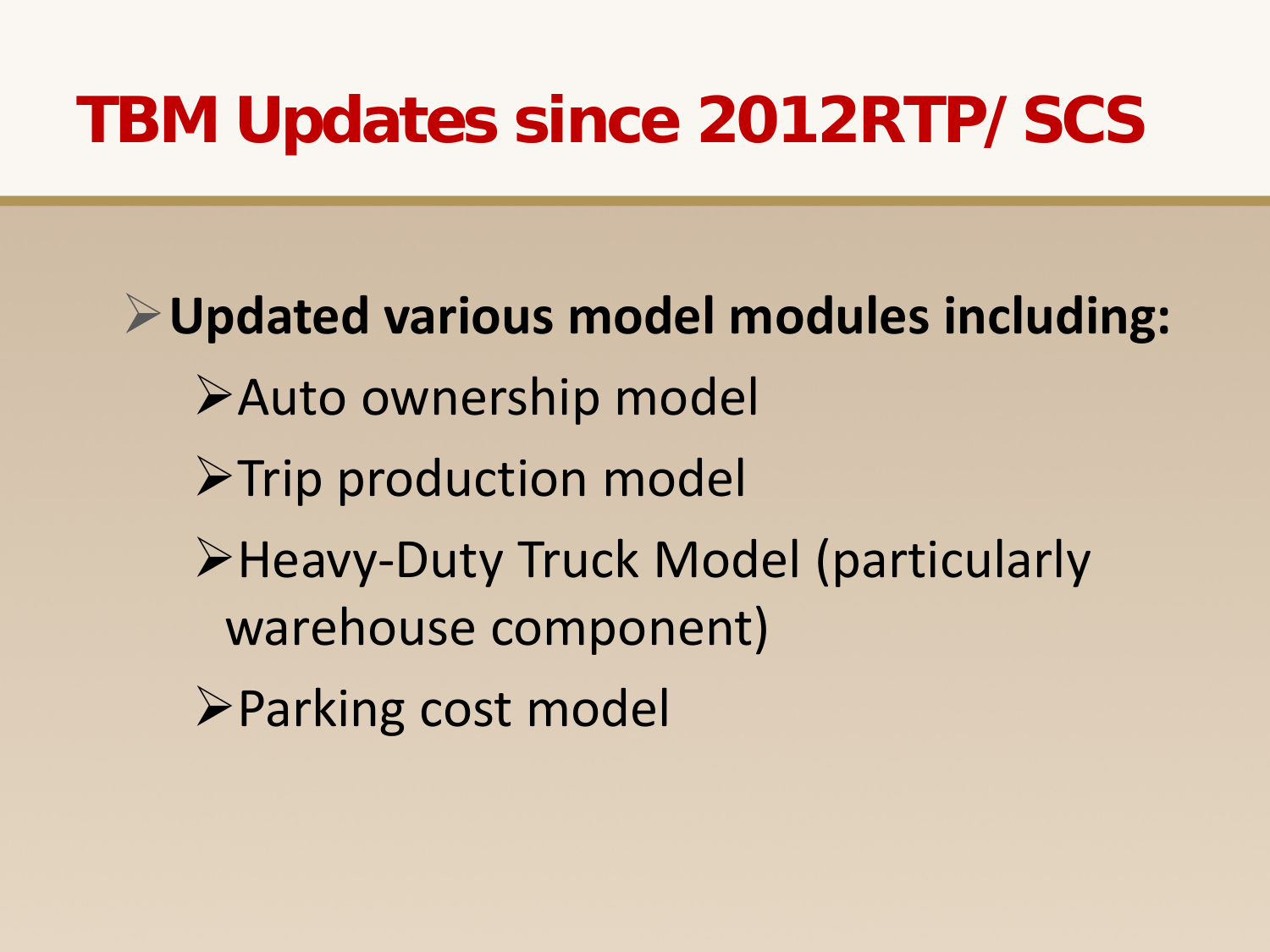### **TBM Updates (continued)**

**Updated various model inputs including:**  $\triangleright$  SED (with new income category) **≻Highway and transit networks** >Trip-in-motion factors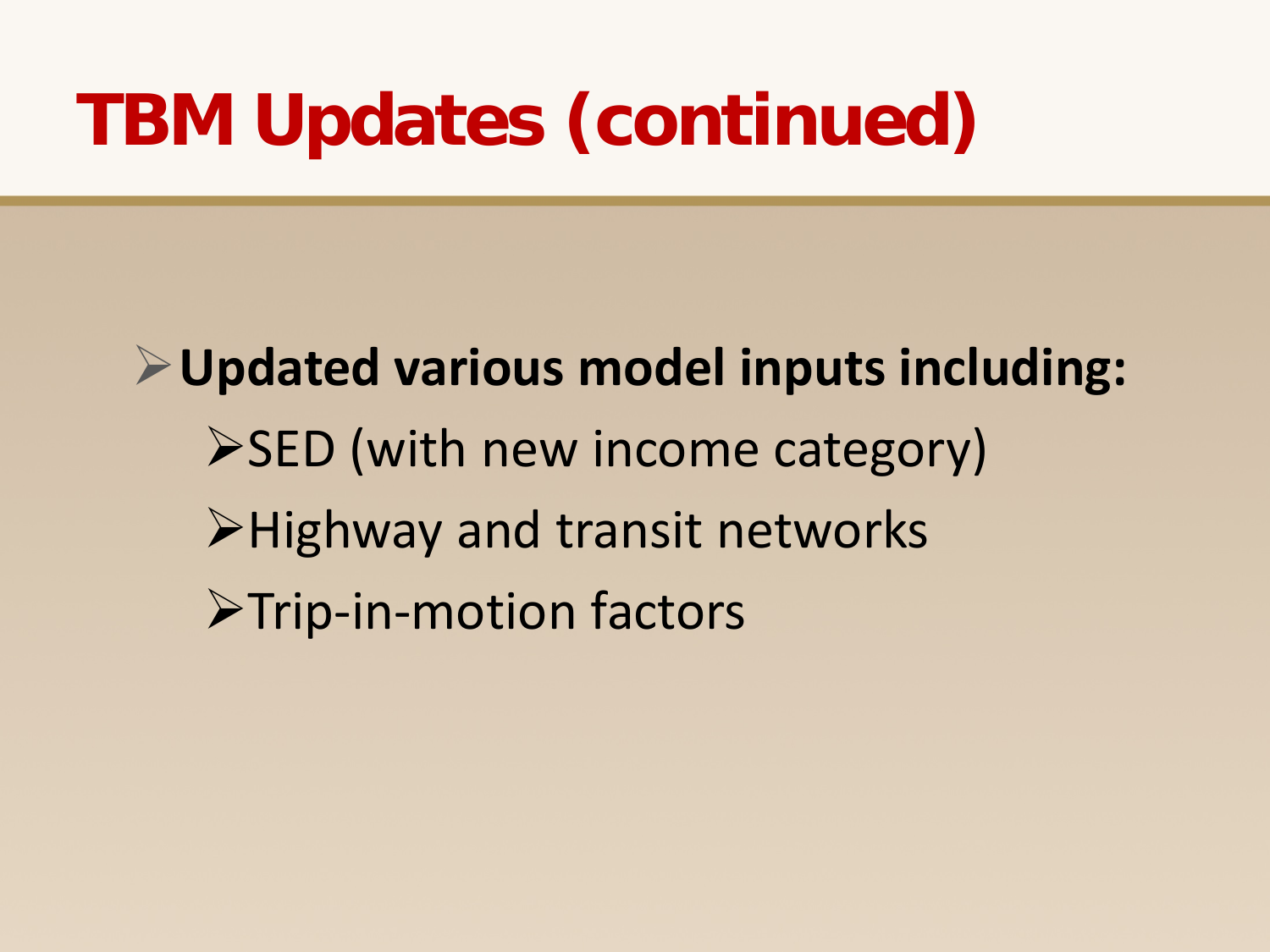### **TBM Updates (continued)**

- **Updated various model parameters including:**
	- Auto operating cost, HDT cost, Value of time
	- All cost-related variables and parameters updated from \$1999 to \$2011
- **Recalibrated destination choice model and mode choice model**
- **Validated to year 2012 conditions**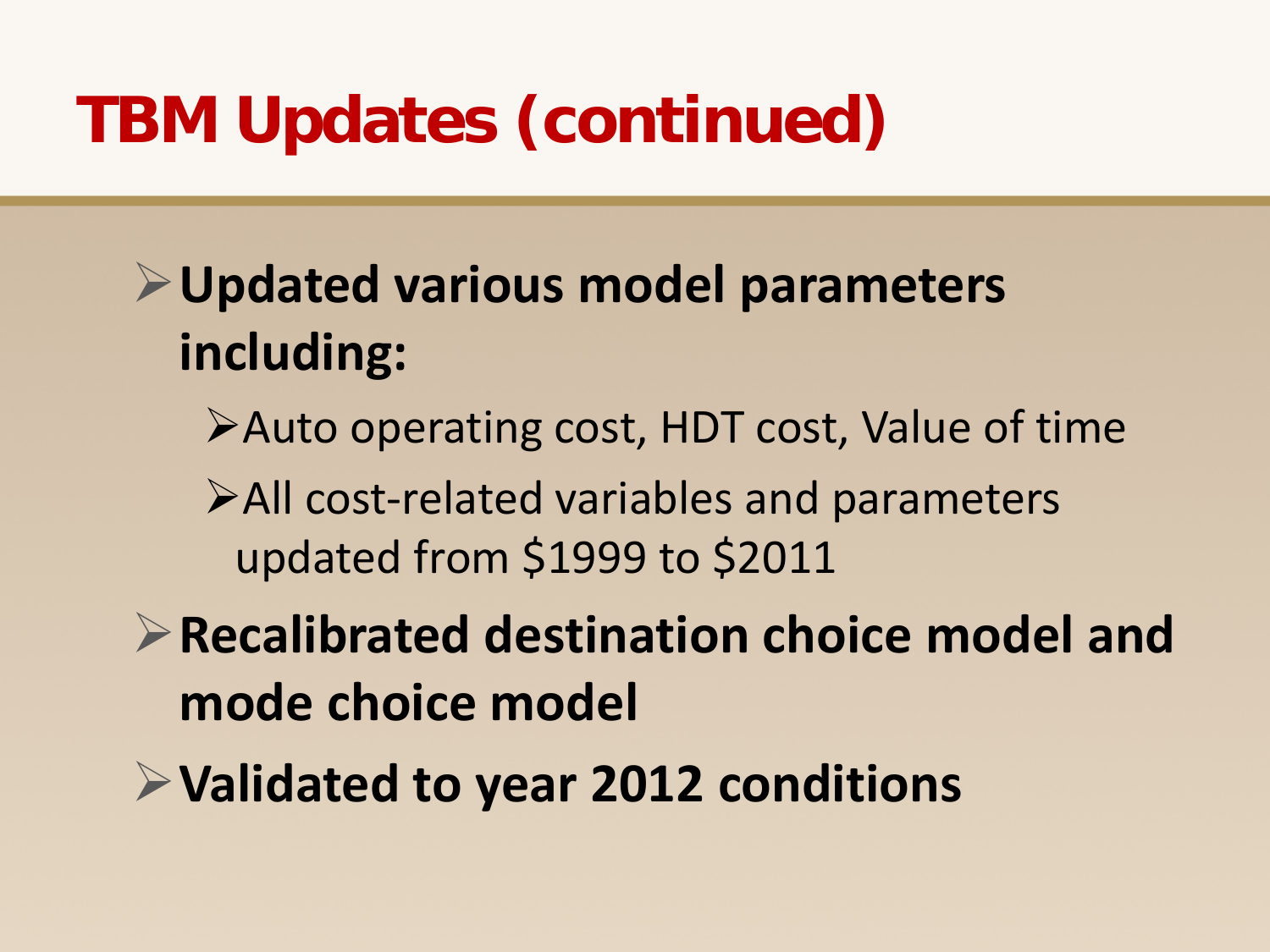### **SCAG ABM Updates**

- **Completed Model Estimations:**
	- For 40+ sub-models
- **Conducted 1st Peer Review Panel on June 26th 2014:**
	- $\triangleright$  Overall the comments were positive
	- $\triangleright$  Some concerns about complexity of the model

| <b>Name</b>         | <b>Type</b>        |              |
|---------------------|--------------------|--------------|
| <b>Eric Pihl</b>    | Federal            | Panel member |
| Chaushie Chu        | <b>SCAG Region</b> | Panel member |
| <b>Guy Rousseau</b> | <b>MPO</b>         | Panel member |
| David Ory           | <b>MPO</b>         | Panel member |
| Cynthia Chen        | <b>University</b>  | Panel member |
| Eric Miller*        | <b>University</b>  | Panel member |
| <b>Keith Lawton</b> | Consultant         | Panel member |
| <b>Tom Rossi</b>    | Consultant         | Panel member |
| <b>Ken Cervenka</b> | Federal            | Advisor      |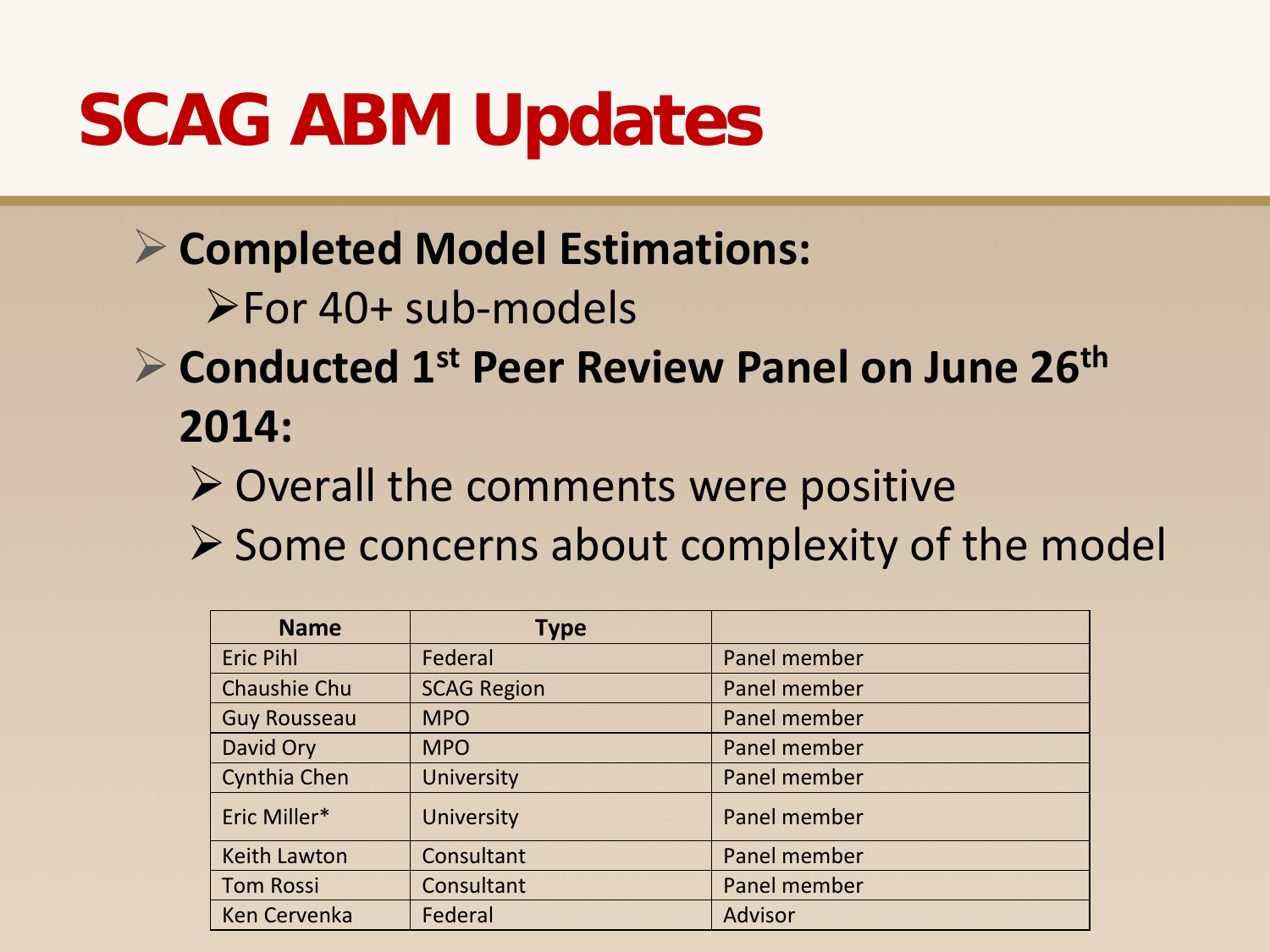### **SCAG ABM Assessment**

- SCAG staff initiated an internal review procedure of the SCAG ABM Development.
- **Each sub-model has been reviewed and** analyzed by SCAG staff.
- Based on our data analysis, about 70% of sub-models have been enhanced by SCAG staff.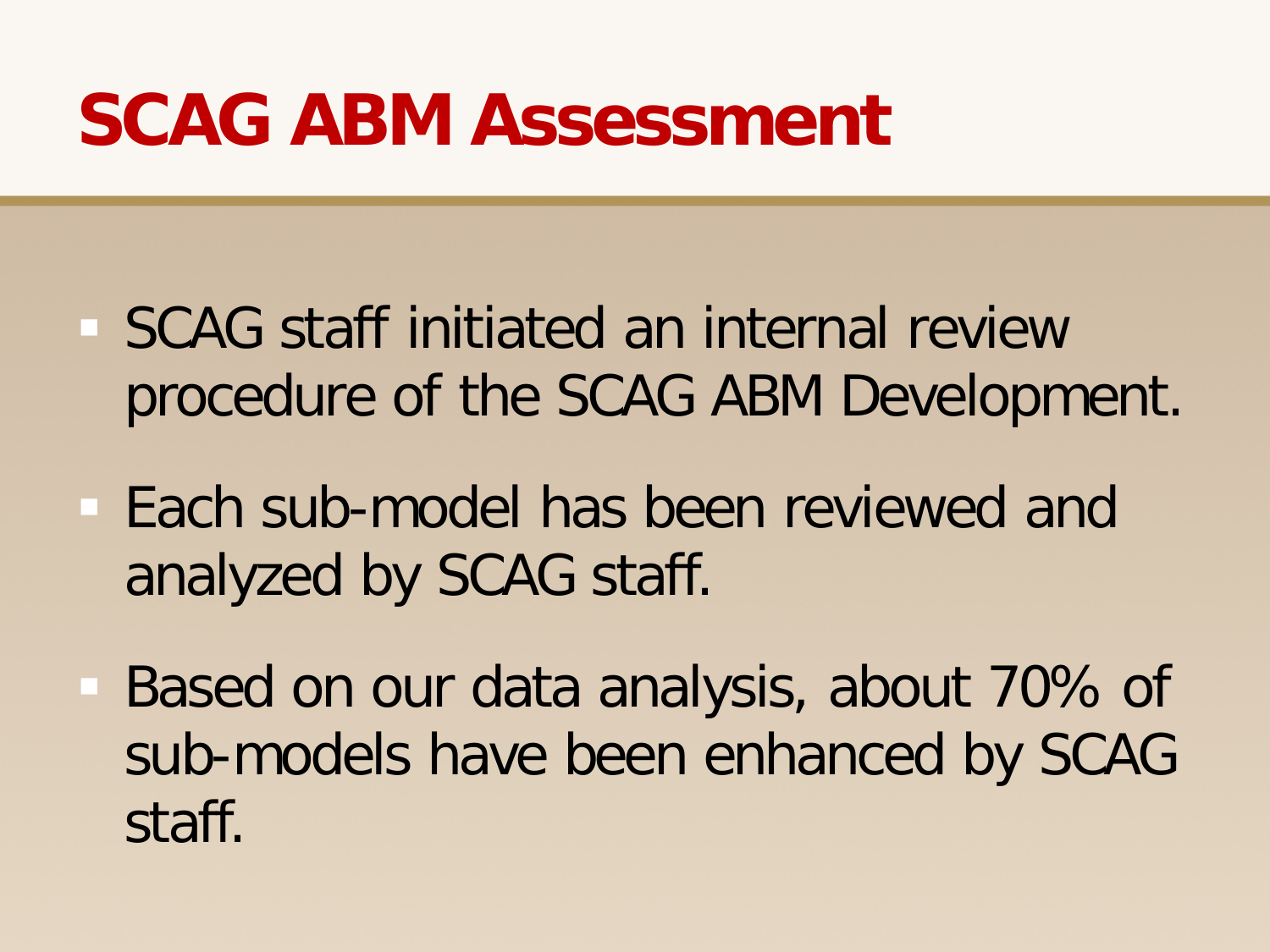SCAG ABM is built in new TransCAD 7.0 The software has been delivered to SCAG. Current running time is 10 days - with 5 loops.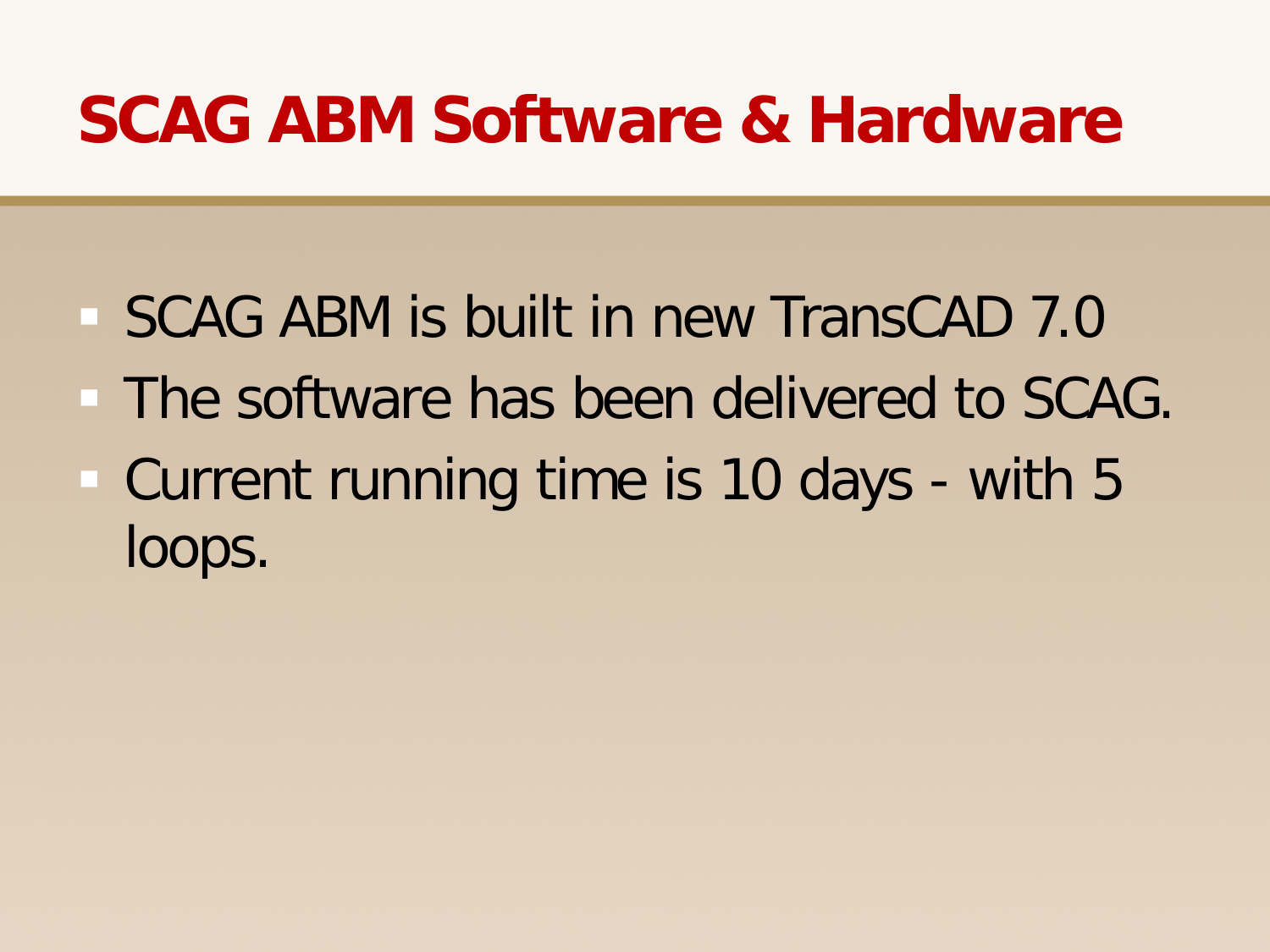

### **UI Snapshot**

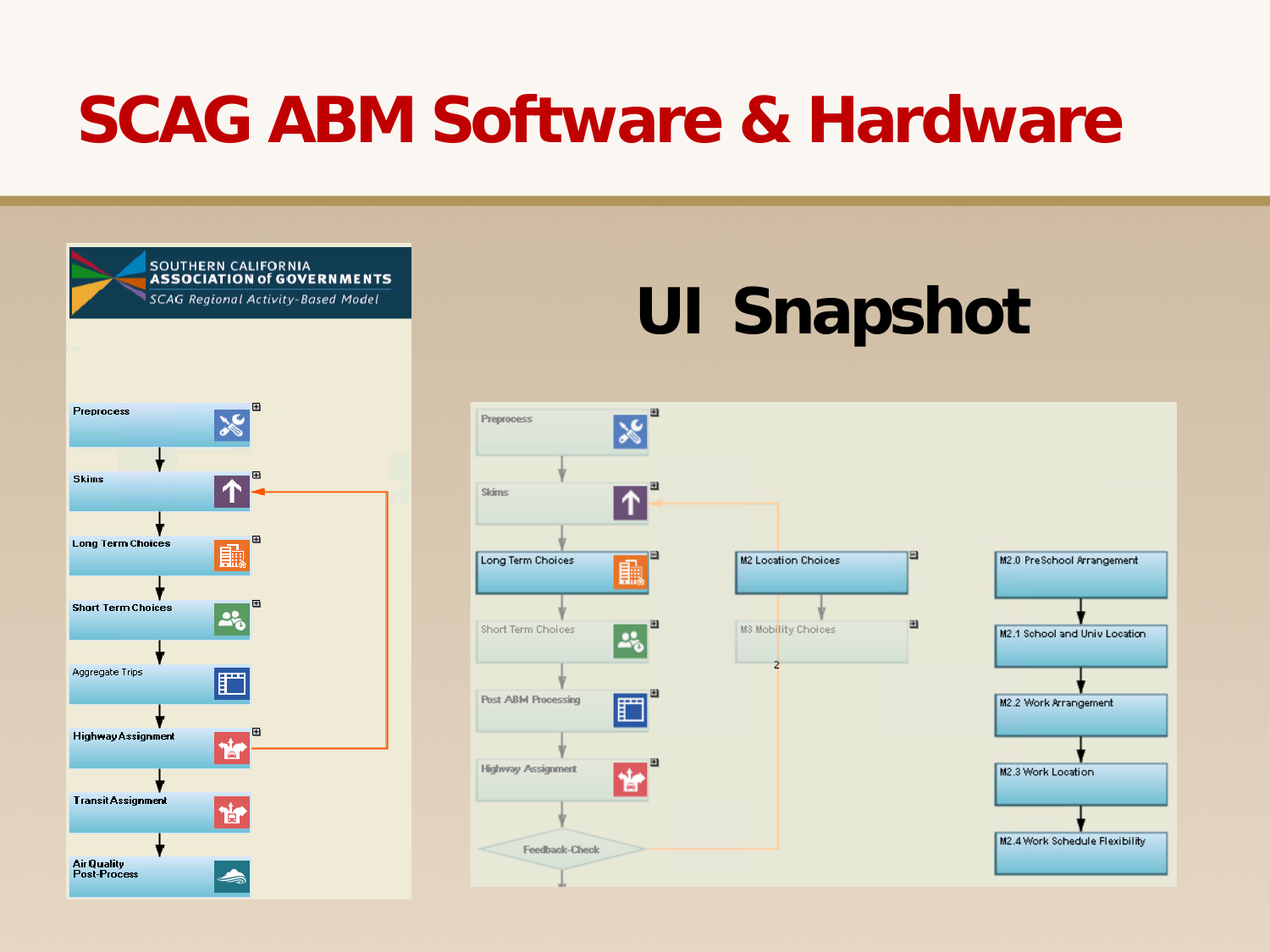#### **Model Inputs & Parameters**

|                                 | ø                                                    |                              |                                                                            | Step: M2 Location Choices - M2.0 PreSchool Arrangement |                   | x                     |  |
|---------------------------------|------------------------------------------------------|------------------------------|----------------------------------------------------------------------------|--------------------------------------------------------|-------------------|-----------------------|--|
|                                 | Runtime                                              | <b>PreSchool Arrangement</b> |                                                                            |                                                        |                   |                       |  |
| Ė⊢Input                         | 自- Long Term Choices                                 | Model Type                   |                                                                            | <b>Binary Logit</b>                                    |                   |                       |  |
| M2.0 PreSchool Arrangement<br>п | <b>E</b> ⊪ Location Choices<br>PreSchool Arrangement | Apply To                     | Person+HH<br>GoToPreSCH                                                    |                                                        |                   |                       |  |
|                                 | E-Modify Input/Output Lists                          | Decision Variable            |                                                                            |                                                        |                   |                       |  |
| M2.1 School and Univ Location   | Imput Sections –<br>- Output Sections                | Segment                      |                                                                            | AGE between 3 and 5                                    |                   |                       |  |
|                                 | - Output Parameters<br>E-Display Properties          | Additional Sources           | SED Table                                                                  |                                                        |                   |                       |  |
|                                 | Box Layout                                           | Utility                      |                                                                            |                                                        |                   | $Q \triangleq m$      |  |
| M2.2 Work Arrangement           | Colors and Fonts<br>- Parameter Display              | Variable<br>Source           |                                                                            |                                                        |                   | Beta   Market Segment |  |
|                                 | - Help Document                                      | Expression                   |                                                                            | [Person+HH].Age = 4                                    |                   |                       |  |
| M2.3 Work Location              |                                                      | Expression                   | [Person+HH].Age = 5                                                        |                                                        | 2.398             |                       |  |
|                                 |                                                      | Person+HH                    | Hnwork                                                                     |                                                        | $-0.302$          |                       |  |
|                                 |                                                      | Expression                   | [Person+HH].HHINC between 75001 and 99999                                  |                                                        | 0.335             |                       |  |
| M2.4 Work Schedule Flexibility  |                                                      | Expression                   | [Person+HH].HHINC between 100000 and 149999<br>[Person+HH].HHINC >= 150000 |                                                        | 0.968             |                       |  |
|                                 |                                                      | Expression                   | Constant                                                                   |                                                        | 1.282<br>$-0.426$ |                       |  |
|                                 |                                                      |                              |                                                                            |                                                        |                   |                       |  |
|                                 |                                                      | $\,$ $\,$                    |                                                                            | $\ensuremath{\mathsf{III}}\xspace$                     |                   | $\,$                  |  |
|                                 | $\Box^{\dagger} \Box^{\times}$ Filter<br>v           | $\mathcal{H}$                |                                                                            | <b>OK</b><br>Default                                   | Apply             | Cancel<br>Help        |  |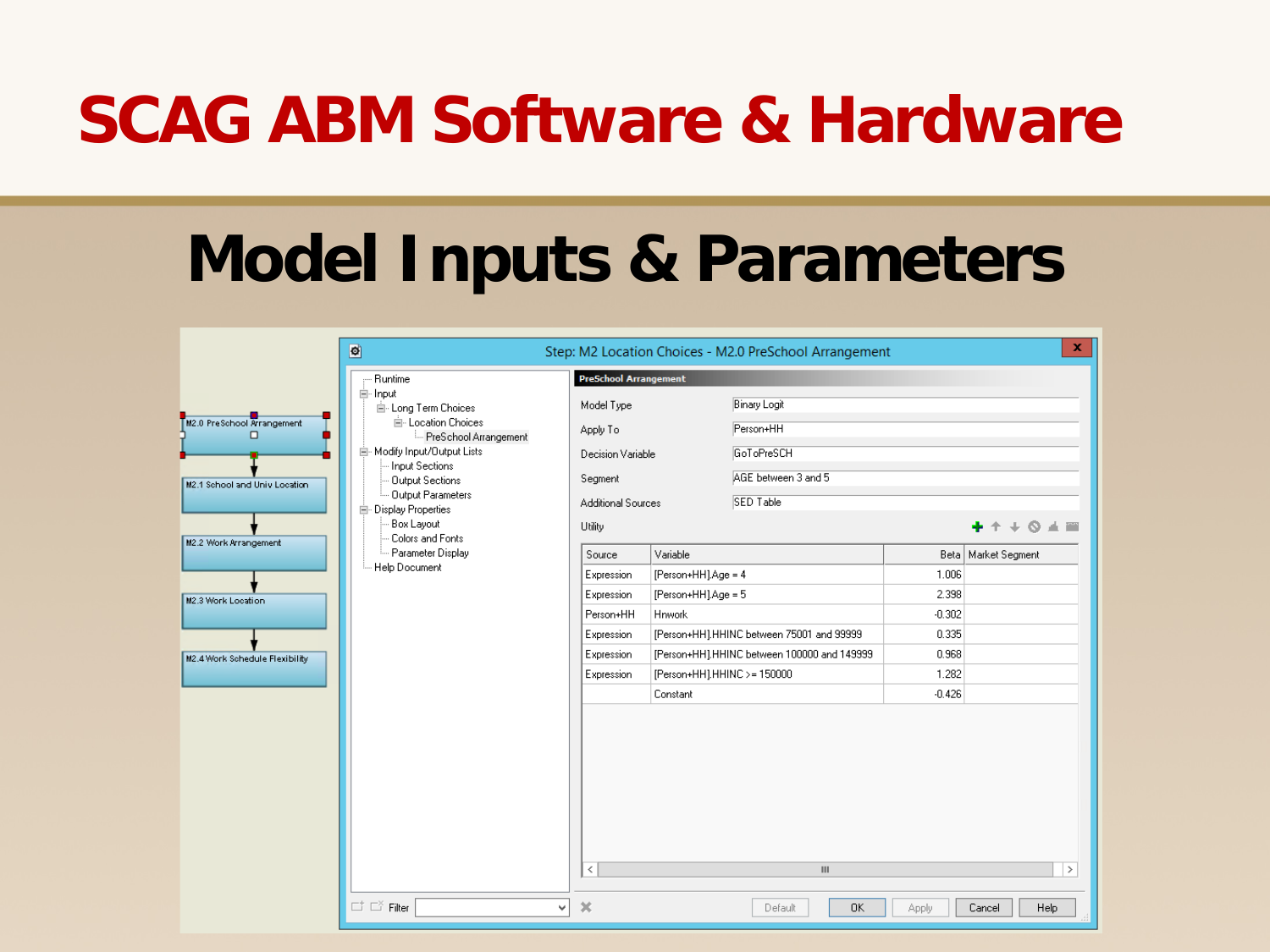#### **Model Server**

| <b>CPU</b>        | Intel Xeon E5-4627 v2, 3.3Ghz<br>8-Core<br>(effective: 32x3.3Ghz cores) |  |  |  |  |
|-------------------|-------------------------------------------------------------------------|--|--|--|--|
| <b>Memory</b>     | 480 GB                                                                  |  |  |  |  |
| <b>Hard Drive</b> | 2TB SSD (2x1TB RAID1)                                                   |  |  |  |  |
| OS                | Windows Server 2012 R2                                                  |  |  |  |  |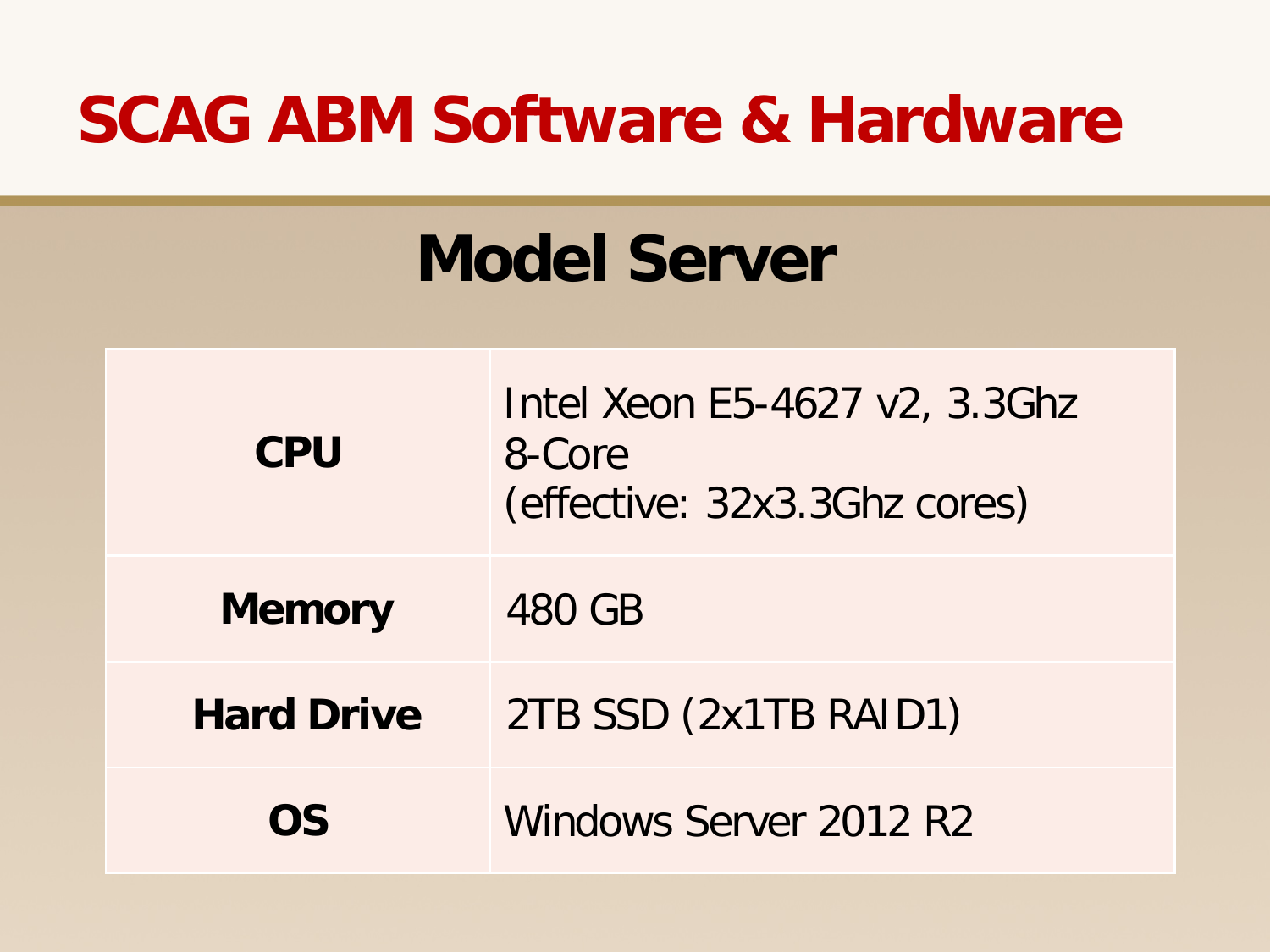### **SCAG ABM Framework**

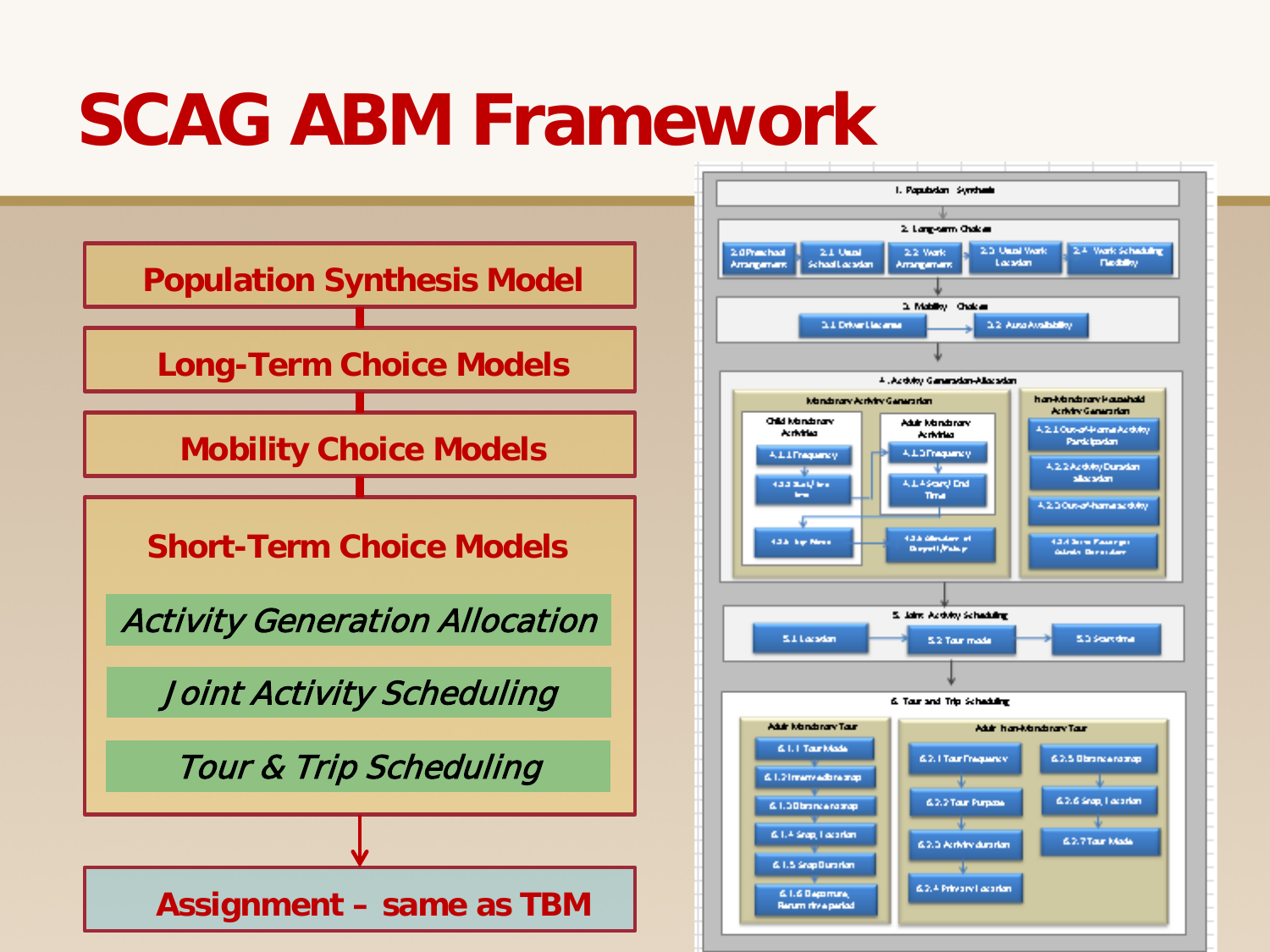## **Population Synthesis**

- Creates basic socioeconomic data for each individual and household.
- **PopSyn model is operated by Forecasting** staff.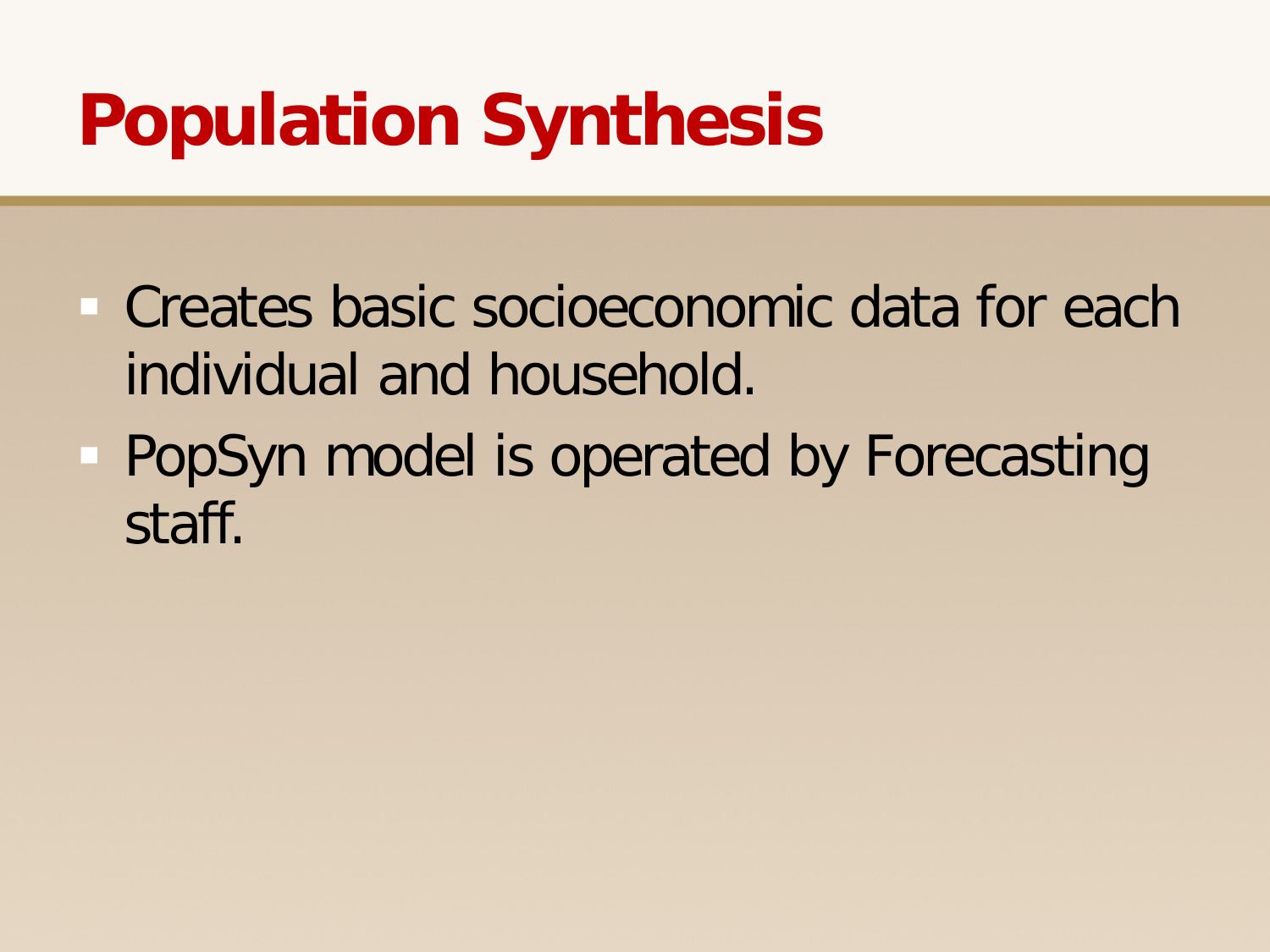### **Long Term and Mobility Choices**

- Location choice models for students and workers
- Work arrangement and work flexibility models
- Mobility choice models

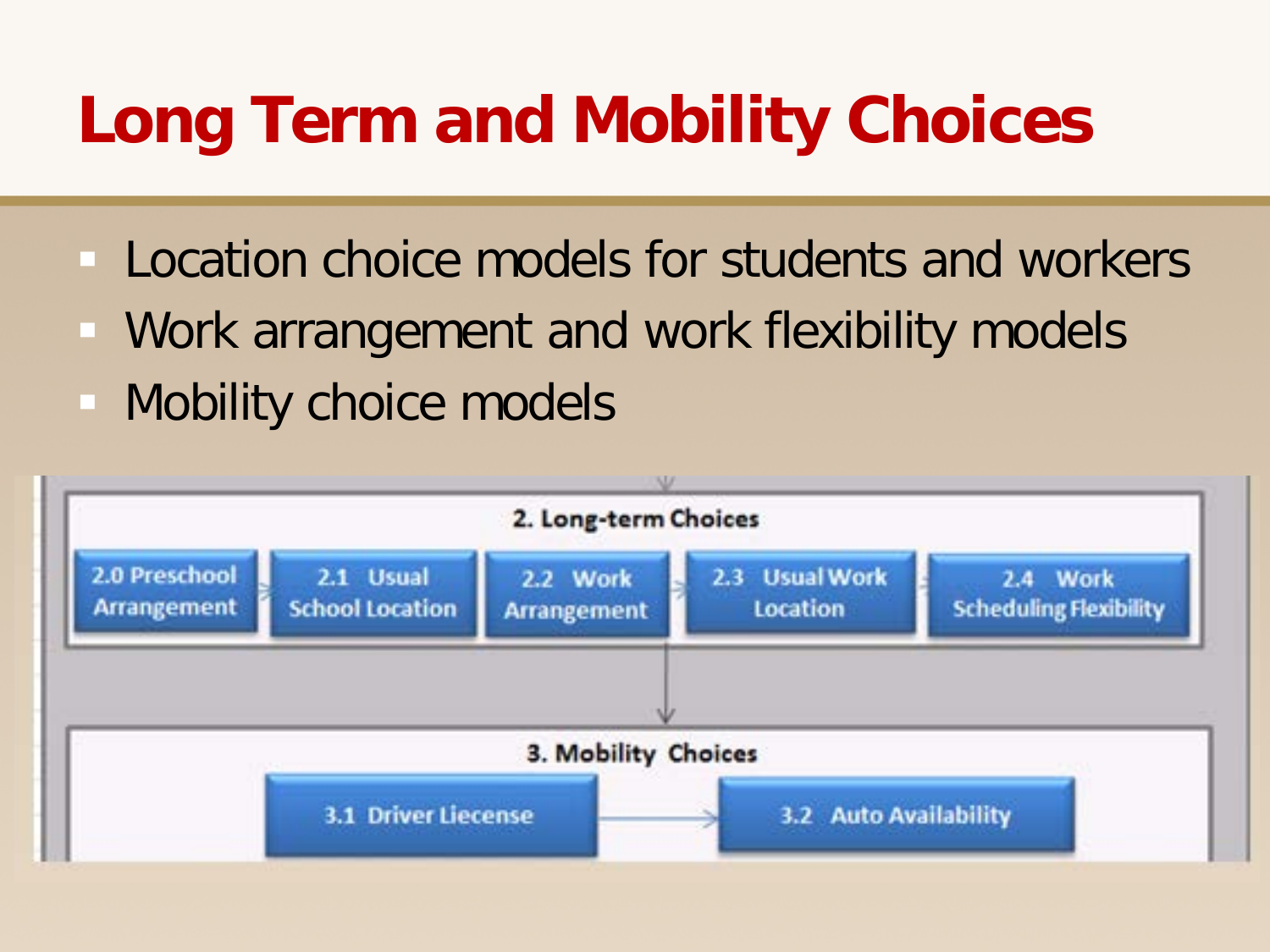### **Activity Generation-Allocation**

 Activity generation, frequency, start time/end time, and duration.

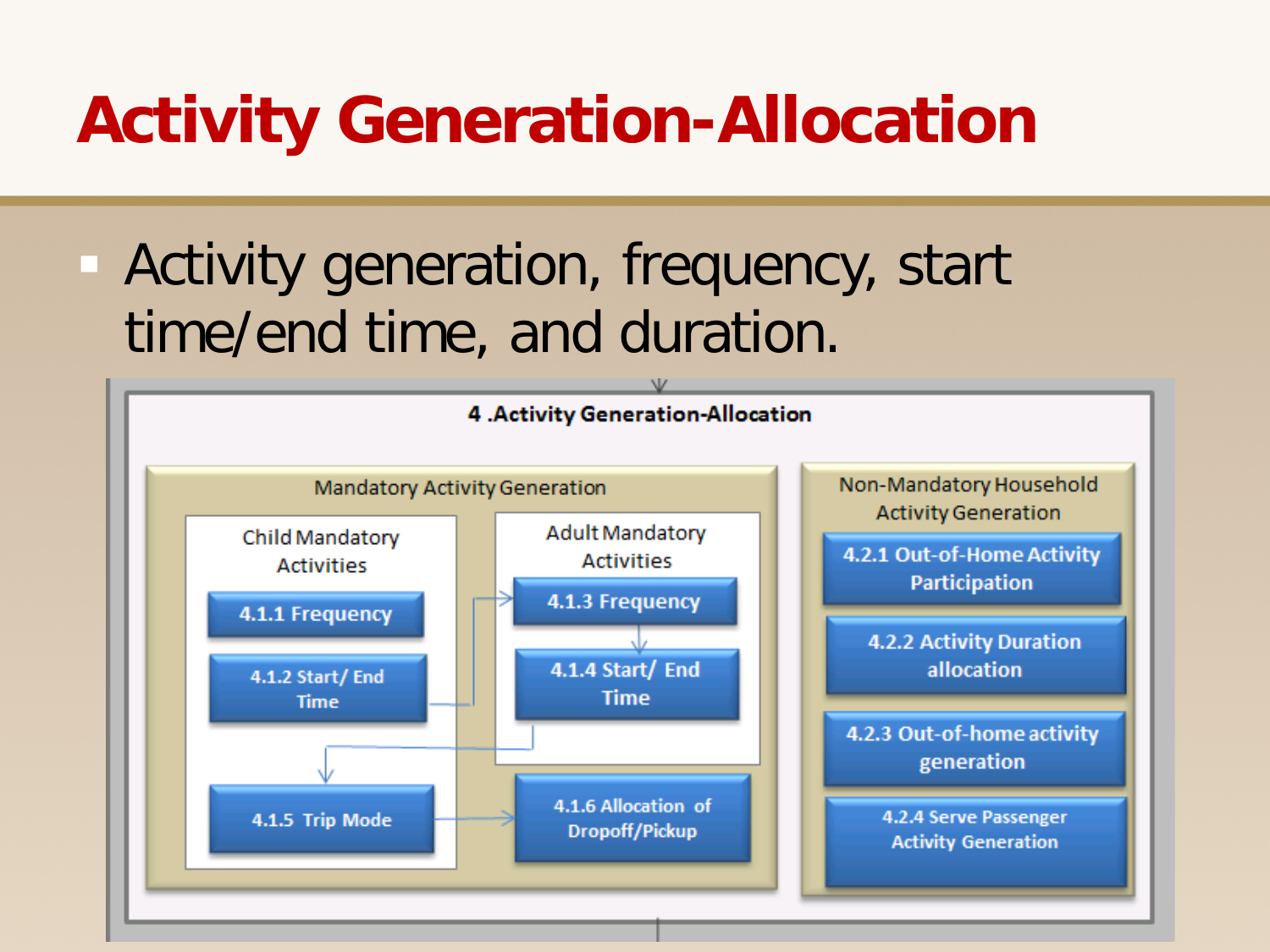# **Joint Activity Scheduling**

- Household members participate in same activity
	- Joint activity: location, mode, start time

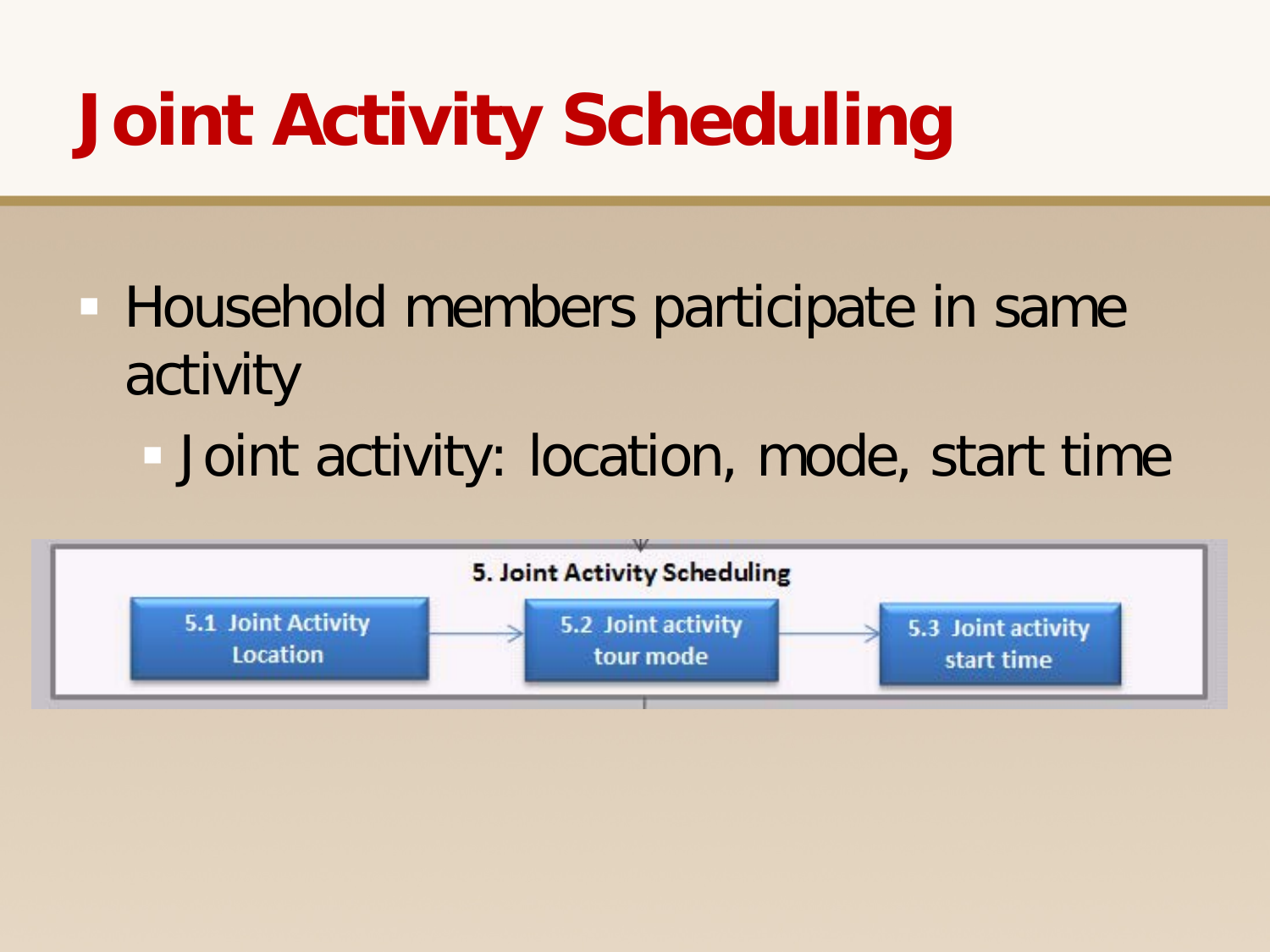# **Tour and Trip Scheduling**

#### **Individual Activity: mode, location, travel** start/arrival time